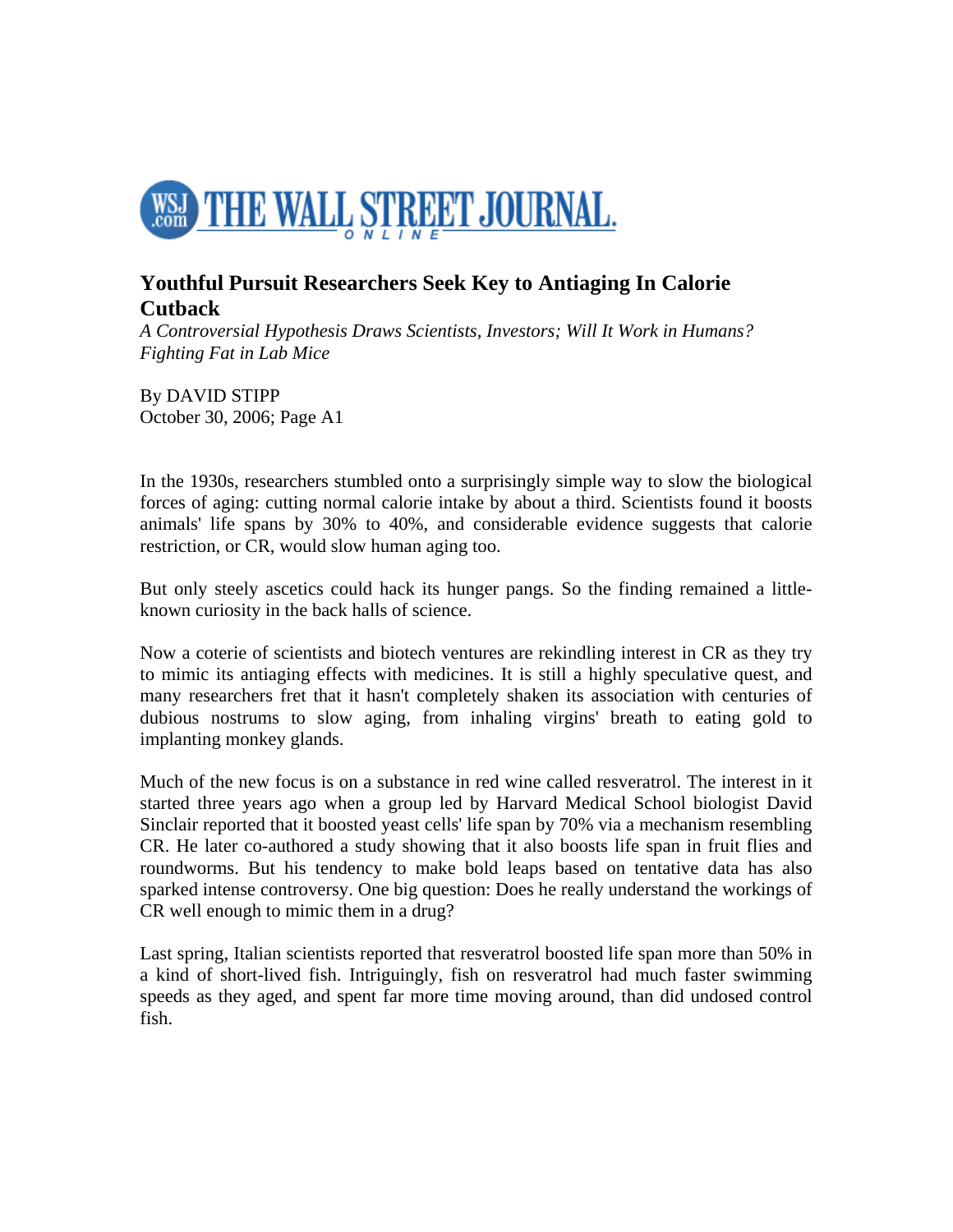At least two groups of researchers are now testing whether resveratrol can extend life span in mice -- the first such studies in mammals. At a meeting of the American Aging Association in June, Dr. Sinclair and colleagues presented preliminary results from a study showing that resveratrol had "CR-like protective effects" against the buildup of fatty deposits in the livers of mice on high-calorie diets. That suggests that resveratrol could lead to new drugs for diseases of aging associated with rich diets, such as adultonset diabetes.

A company that Dr. Sinclair co-founded in 2004, Sirtris Pharmaceuticals Inc., of Cambridge, Mass., has begun testing a resveratrol-based drug in diabetic patients. It has raised \$82 million from venture capitalists, a hefty sum for an early-stage biotech. (Sirtris's chief executive, Christoph Westphal, is married to a reporter for this newspaper.)

[Leonard Guarente]It faces competition from Elixir Pharmaceuticals Inc., also based in Cambridge, which Dr. Sinclair's former mentor, Massachusetts Institute of Technology biologist Leonard Guarente, co-founded in 1999 to develop drugs based on gene variants that slow aging. The niche also includes BioMarker Pharmaceuticals of Campbell, Calif., and LifeGen Technologies of Madison, Wis., both of which focus on mimicking CR with drugs.

The companies hope to develop therapies for diseases, not antiaging pills. One reason is that the Food and Drug Administration doesn't recognize aging as a problem warranting treatment. But if a drug could retard aging, it might delay the onset and possibly the progression of age-related diseases. "When you slow aging," says University of Illinois epidemiologist S. Jay Olshansky, "you push a host of diseases to later ages at one fell swoop -- cancer, heart disease, Alzheimer's, diabetes, as well as everything else that's negative about growing older."

Some researchers believe antiaging drugs could also improve health in late life -- rather than prolong misery -- letting people stay in relatively good shape until a swift demise. Their case rests partly on the svelte, energetic look of old animals on CR. "Often it's hard to identify the cause of death" in post-mortem studies on such animals, says Richard Weindruch, a University of Wisconsin CR researcher. "The only apparent problem is that they died."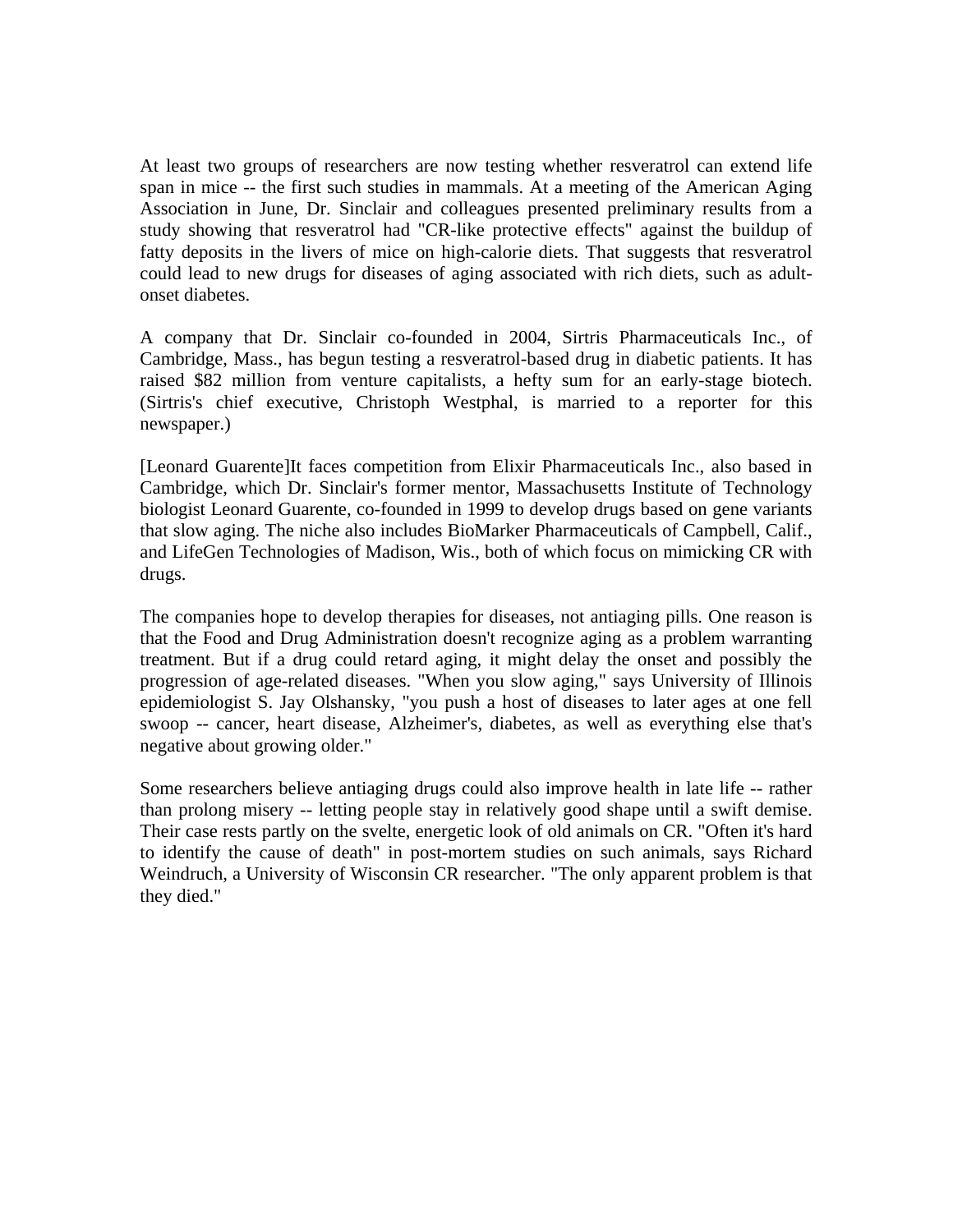## THE BATTLE AGAINST AGING

Key antiaging medical advances:

• 1935: Cornell scientists report calorie restriction's antiaging effect in rodents.

• 1956: University of Nebraska researcher proposes that "free radicals" cause aging, indicating that antioxidants may slow it.

• 1989: U.S. and British scientists propose that calorie restriction triggers an evolutionarily ancient "starvation response" to slow aging.

• 1992: University of California at San Francisco researchers find a gene mutation that doubles life span in roundworms.

• 1996: Southern Illinois University scientists report gene mutation that extends life span in mice.

• 2000: MIT's Leonard Guarente and colleagues report that "SIR" genes actuate calorie restriction's antiaging effects in yeast.

• 2003: Harvard's David Sinclair and others report that resveratrol, a substance in red wine, extends yeast life span.

• February 2006: Italian scientists report resveratrol extends life span of a fish species.

Still, some experts on aging doubt that enough is known about CR to guide the development of drugs that mimic its effects. "We know a lot about CR's effects," says Edward Masoro, a leading gerontologist. "But what bothers me is that I don't think we've figured out CR's basic mechanism yet."

Dr. Sinclair's idea that resveratrol mimics CR has come under heavy fire. His main adversaries are two researchers who used to rub elbows with him when they all studied together with MIT's Dr. Guarente. The skeptics maintain that resveratrol's mode of action is still murky; instead, they are looking at other mechanisms that may account for how CR works.

The resveratrol doses used in the life-span-extension studies in animals were far higher than the amount people can get by drinking wine -- they were roughly equivalent to hundreds of glasses a day. Resveratrol is available as a dietary supplement, but to replicate the doses used in the studies, a person would need to take scores of pills a day. (Sirtris says it is developing prescription drugs that work like resveratrol but are hundreds of times more potent.)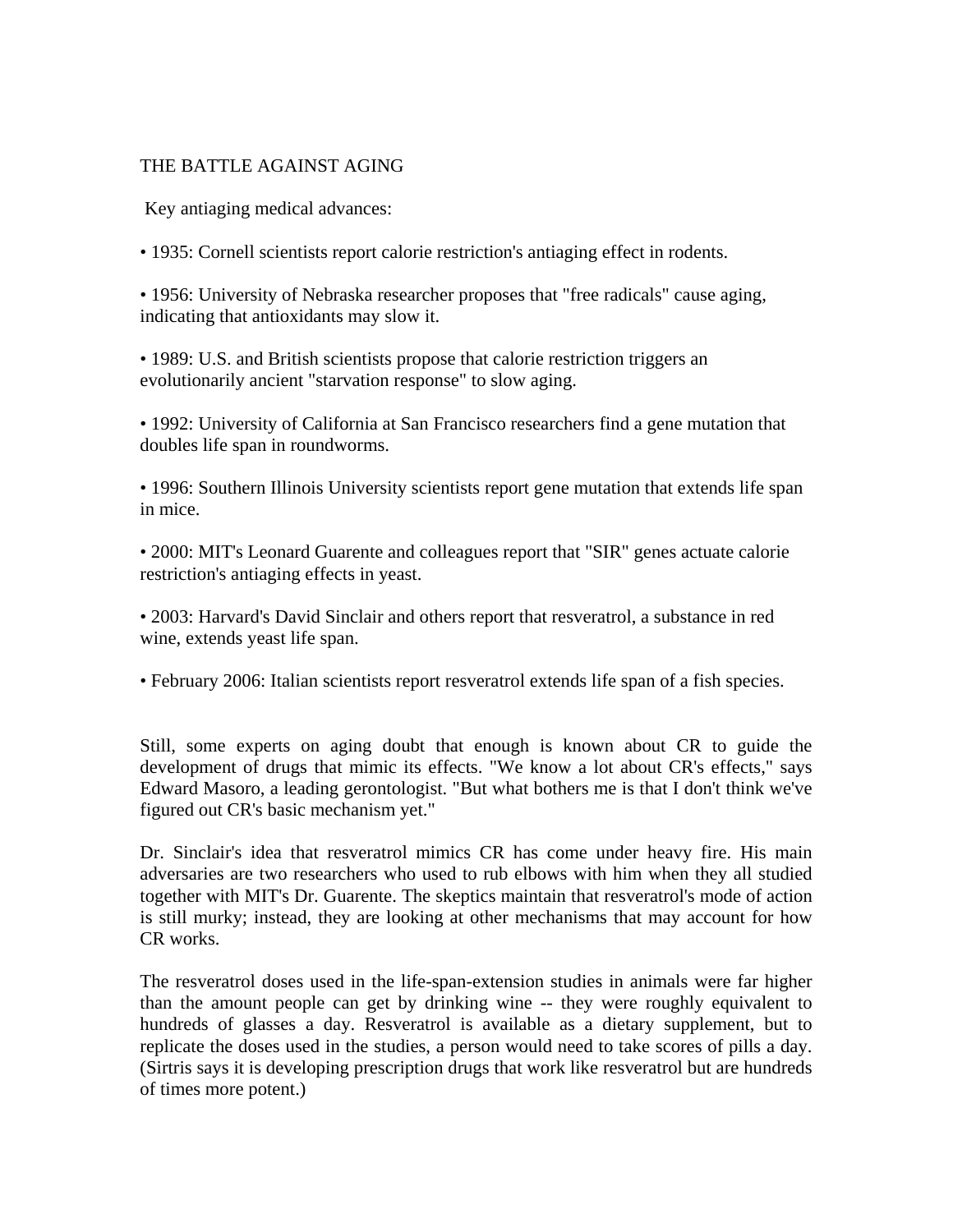The dietary supplements haven't been tested in clinical trials, so their efficacy isn't proven, nor is it clear what dose might make people live healthier or longer. And although they seem safe at modest doses, megadoses may not be.

Nevertheless Dr. Sinclair, a 37-year-old Australia native, thinks taking small doses over time may yield health benefits and has been taking the supplements for three years.

The story of resveratrol has its roots in scientists' increased understanding of CR. In 1989 researchers theorized that it activates a "starvation response" whose genetic machinery evolved eons ago to enable survival through periods of food shortage -- such as droughts -- by retarding the rate of aging. The response blocks growth and reproduction in order to free up energy to slow aging. The energy is siphoned to cellular systems that limit damage from harmful "free radical" molecules and other toxins produced as metabolic byproducts in cells.

The theory explained longstanding mysteries about CR, such as the fact that animals on CR become resistant to toxic chemicals and temporarily lose the ability to reproduce. It also had a dismaying implication: Our obesity-fostering, high-calorie diets are putting us in fast-aging-and-reproducing mode. That may be why childhood obesity is closely linked to early puberty, which now begins before age eight in many girls, and why adult obesity is linked to such a wide swath of aging diseases -- cancer, heart disease, diabetes, arthritis, even Alzheimer's.

But an important piece of CR's machinery remained hidden: the activator that senses calorie intake and, when it is low, triggers cellular changes that retard aging. This CR offon switch is the holy grail of gerontology, the study of aging. In principle, drugs that turn it on could ward off or ameliorate degenerative diseases of aging, just as CR does in animals.

Many scientists are looking for the switch. And to the consternation of some of them, Dr. Guarente, 54, and Dr. Sinclair assert that they know what it is. Further, Dr. Sinclair's research indicates that resveratrol toggles it in order to slow aging. Their shared view on CR's basic mechanism has sparked a furious debate.

Its roots go back to 1991, when Dr. Guarente's lab at MIT began hunting for life-spanboosting mutations in baker's yeast.

The grandson of Italian immigrants, Dr. Guarente grew up in Revere, Mass., a blue-collar town near Boston. In his memoir "Ageless Quest," he recalls that as a child, "I was precocious by local standards -- I quit smoking in third grade."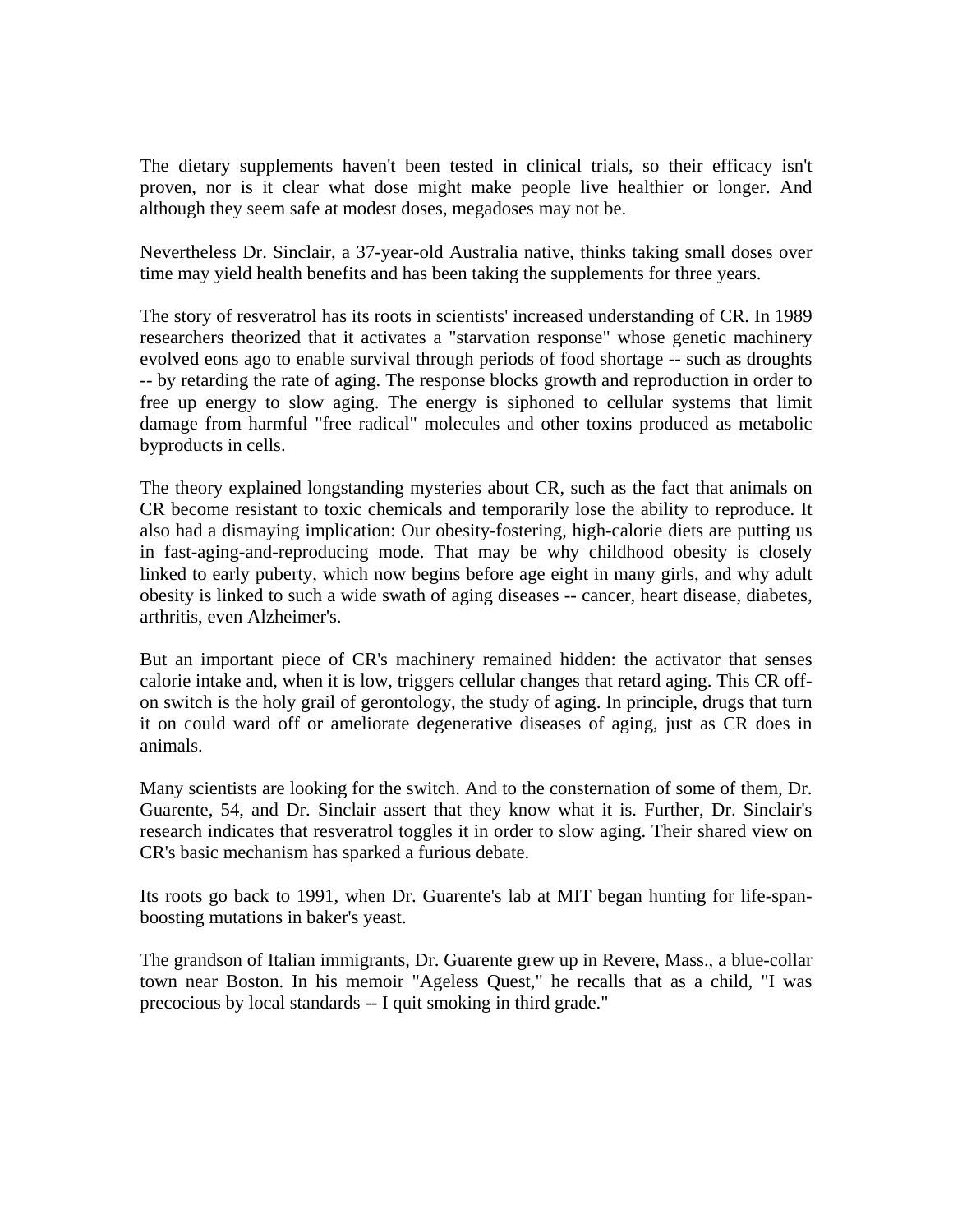By the mid-1990s, Dr. Guarente's lab had zeroed in on so-called SIR, or silent information regulator, genes. SIR mutations enabled yeast cells to divide an abnormally large number of times before dying, a form of extended life span. But how they worked wasn't clear until the group made further discoveries, one of which was Dr. Sinclair's first claim to fame.

Dr. Guarente recalls that Dr. Sinclair, who came to MIT in 1995 to do post-doctoral studies, breezed into his lab as if out of a Crocodile Dundee movie, greeting everyone with a cheery, "Hello, mate." The eldest son of parents who both worked in medical diagnostics, he was known in high school as a talented class clown and risk-taker, a kid who aced science classes but got in trouble for setting off minor explosions in chemistry lab. The idea of taking part in unorthodox, high-risk studies on aging suited him.

In a key experiment, Dr. Sinclair showed that yeast cells' machinery for copying chromosomes runs amok as the cells age, eventually killing them. Hailed as a major advance, the discovery got Dr. Guarente on Good Morning America. It also helped him formulate a theory positing that proteins made by SIR genes activate CR's antiaging action. A SIR gene found in mammals, dubbed SIRT1, seems especially important: It makes a protein that Drs. Guarente and Sinclair believe triggers the slowed-aging mode in mammals when calorie intake is low. In their view, it's either the gerontological grail or a crucial part of it -- hence, stimulating it might slow aging.

Drugs that juice up proteins' activity are very rare. But in 2003, Dr. Sinclair, then at Harvard, heard that scientists at Biomol International LP, a Plymouth Meeting, Pa., biotech firm, had observed signs of SIRT1 activation in test-tube experiments with certain plant compounds. The most promising one was resveratrol. That was doubly exciting, for dozens of studies on the red-wine ingredient had previously suggested that it lowered the risks of heart disease, cancer and various other disorders of aging -- just what a substance that slows aging should do.

Dr. Sinclair soon began the study about resveratrol's effects on yeast aging. But a year after it appeared, studies by other researchers cast doubt on the idea that SIR genes are key actuators of CR.

The sharpest questions were raised by two researchers who also studied under Dr. Guarente: University of Washington biologists Brian Kennedy and Matt Kaeberlein. Their data suggest that CR can exert antiaging effects independently of SIR genes, and that other genes are more central to CR -- at least in yeast. "My view is that CR probably has nothing to do" with SIR genes in lower animals, says Dr. Kaeberlein. In short, according to him, Drs. Guarente and Sinclair haven't necessarily found the grail.

Undaunted, Dr. Sinclair joined forces with a researcher at the National Institute on Aging, Rafael de Cabo, to plan one of the ongoing studies of resveratrol in mice. But he had a problem: He lacked the \$20,000 needed to buy mice.